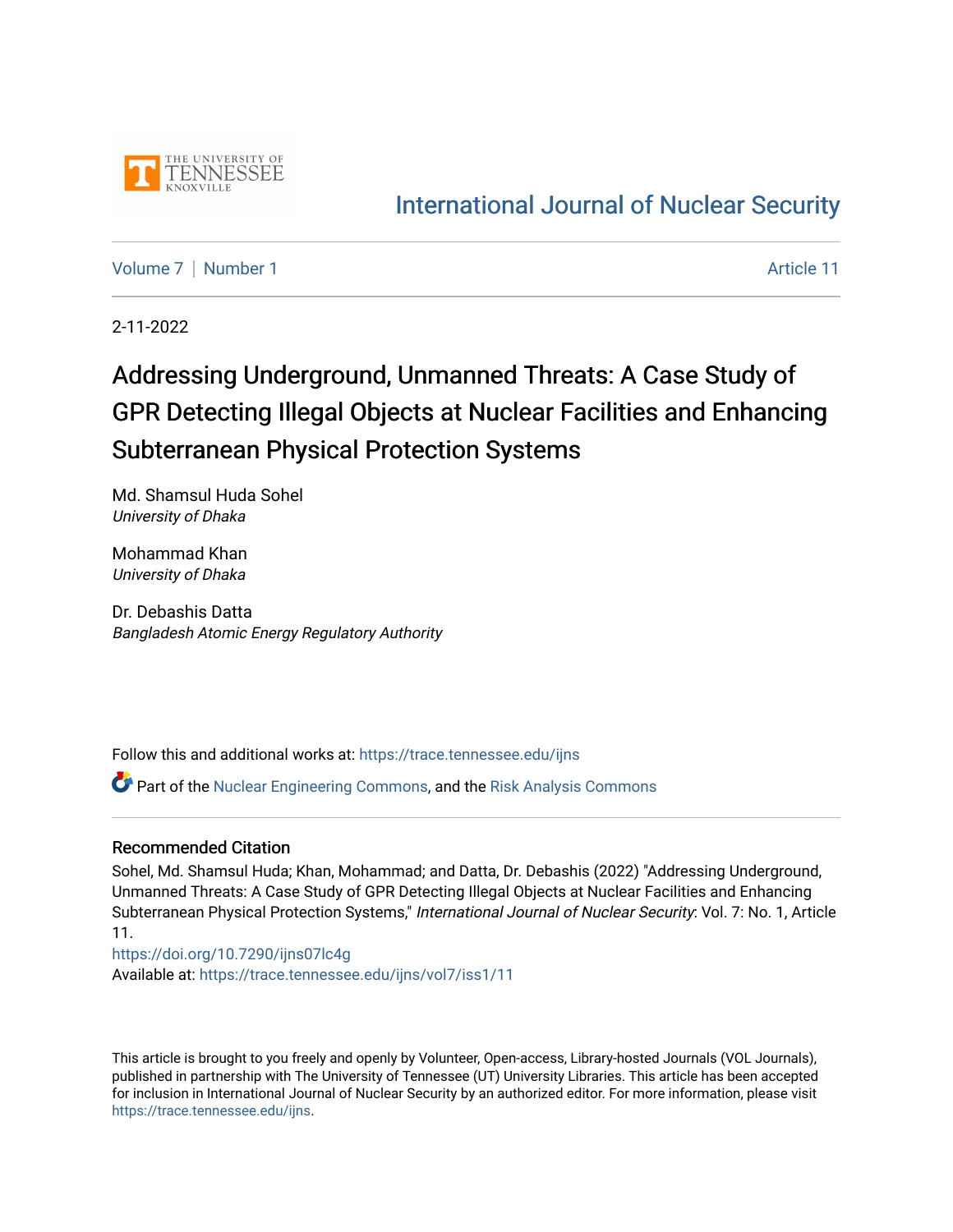### Addressing Underground, Unmanned Threats: A Case Study of GPR Detecting Illegal Objects at Nuclear Facilities and Enhancing Subterranean Physical Protection Systems

#### Cover Page Footnote

Sincere thanks to the respectable teachers who have provided encouragement and support in various ways for this work.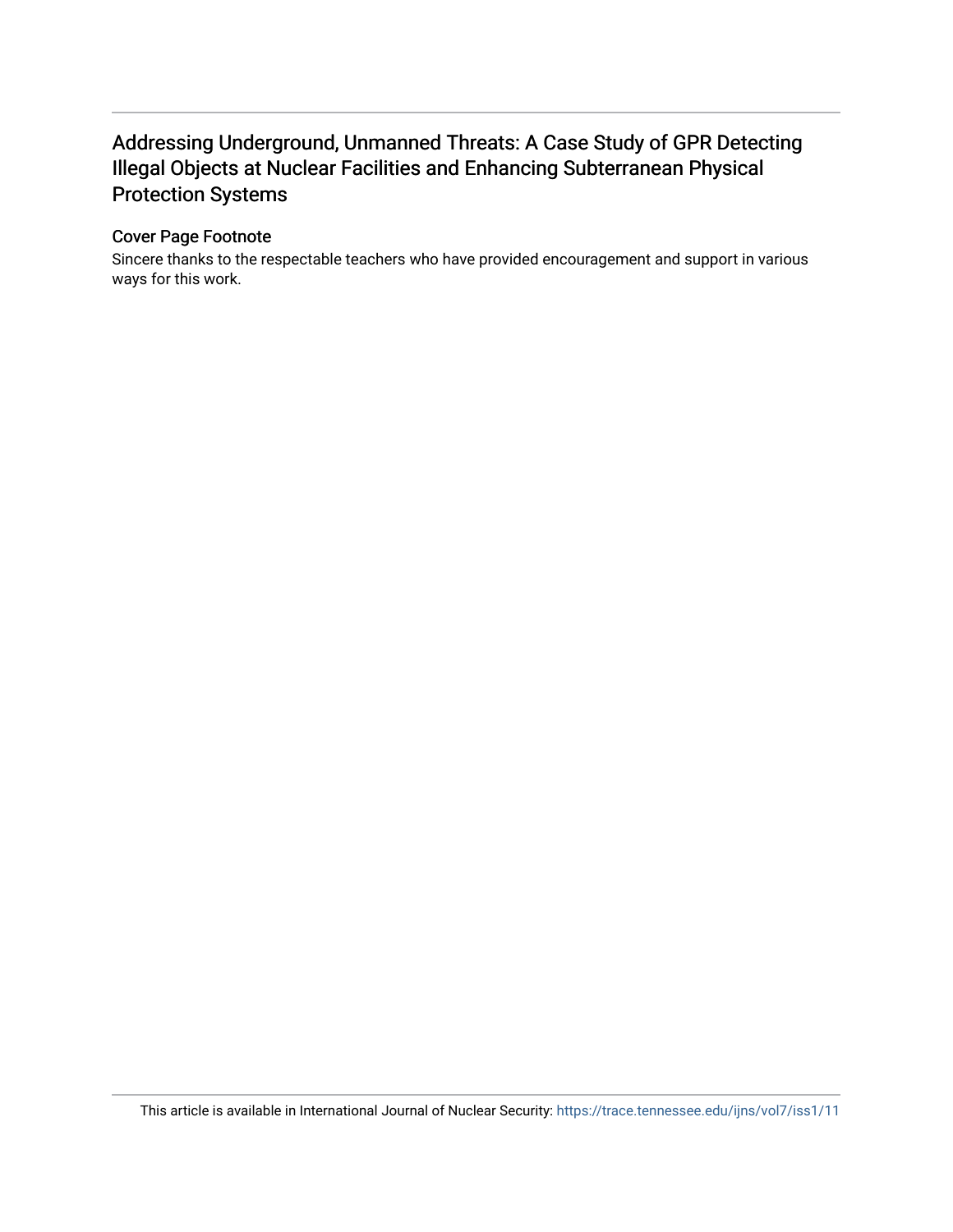*International Journal of Nuclear Security, Vol.7, No.1, 2022*

# **Addressing Underground, Unmanned Threats: A Case Study of GPR Detecting Illegal Objects at Nuclear Facilities and Enhancing Subterranean Physical Protection Systems**

Md. Shamsul Huda Sohel<sup>1</sup>, Mohammad Khan<sup>2</sup>, and Dr. Debashis Datta<sup>3</sup>

<sup>1</sup>Masters in Nuclear Engineering, Dept. of Nuclear Engineering, University of Dhaka, **Bangladesh** 

<sup>2</sup>Assistant Professor, Dept. of Nuclear Engineering, University of Dhaka, Bangladesh <sup>3</sup>Chief Engineer, Bangladesh Atomic Energy Regulatory Authority, Dhaka, Bangladesh

# **Abstract**

In nuclear installations, any unmanned threat is unacceptable. Such threats are a major issue for the nuclear physical protection system (PPS). Although the PPS of a nuclear power plant (NPP) is well prepared to deal with threats above ground level, until now, a special PPS had never been developed for detecting and tackling underground threats. One example of such a threat is a weapon-carrying, unmanned object operated by remote. Using this technology, a terrorist could launch an attack and overcome security barriers. While a normal PPS would not detect the underground activities of a mobile object, a PPS using a ground-penetrating radar (GPR) could. Therefore, adopting GPR technology at nuclear installations would allow us to detect any illegal, unmanned intelligence object accessing an underground path and would strengthen the subterranean PPS.

**Keywords:** Unmanned intelligence object, GPR technology, underground physical protection system

# **I. Introduction**

According to IAEA recommendations, we should present best practices for considering a nuclear facility's protection system. At nuclear power plants, unauthorized objects are strictly prohibited. However, a normal protection system cannot observe underground activities. In modern technology, a highly modified and remote-operated intelligence object traveling on a subterranean path can carry terrorist weapons. If we do not seize the object at the beginning, when it tries to pass a protection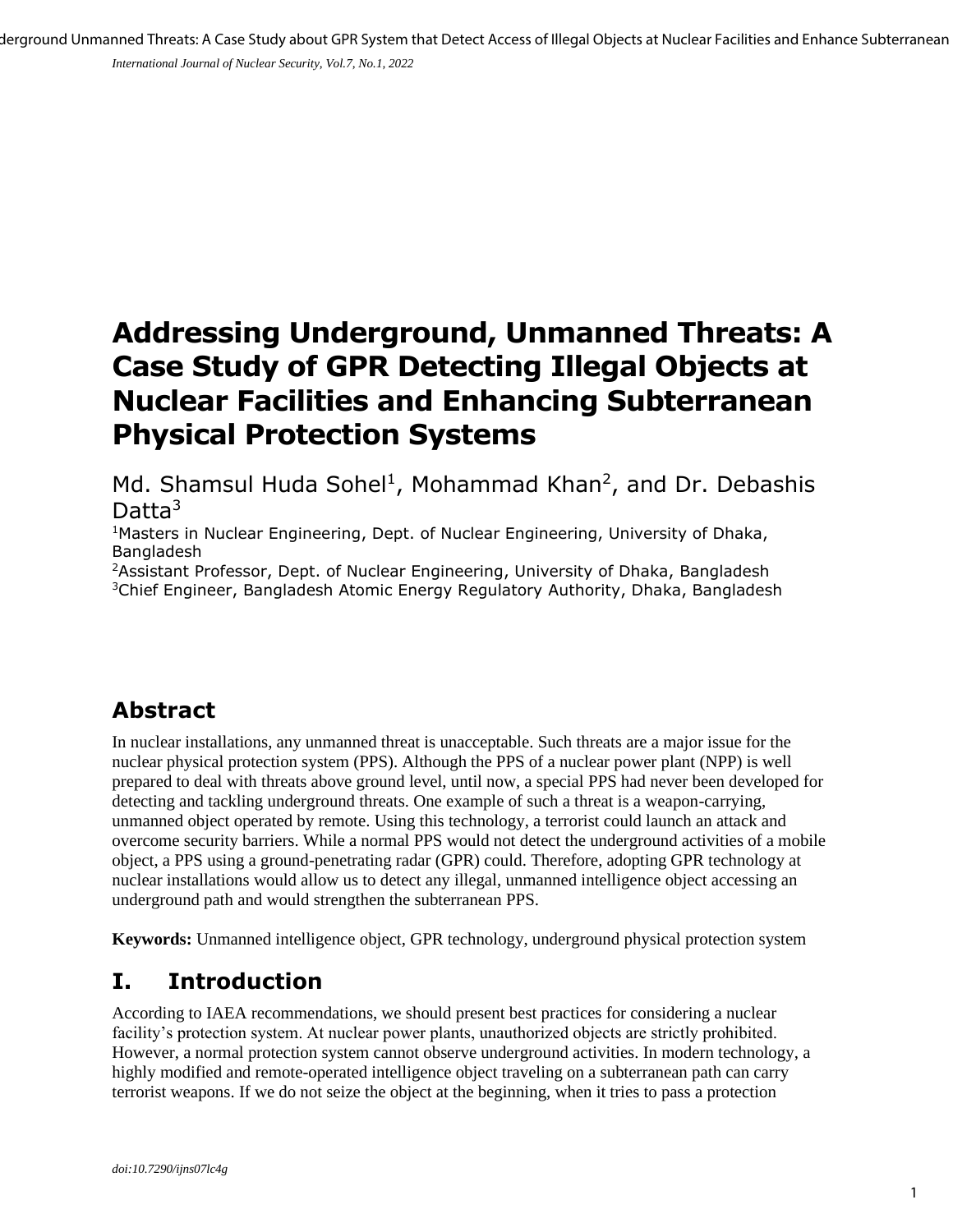boundary, it will eventually reach the nuclear zone. Then, the intelligence object can disrupt operations. The key worry for a nuclear PPS is that when unmanned intelligence objects are moving on the subterranean path carrying weapons, the usual protection method cannot detect it. Thus, the challenge that these subterranean combat tactics pose is a concerning issue for counter-terror technologies **[***1***]**. But using GPR to deal with unmanned underground threats can be effective for subterranean PPS. A GPR can detect the exact location as soon as an object tries to cross the nuclear protection boundary. The military, security personnel, and border patrols use GPR in various configurations to detect unexploded ordinance. GPR technology helps us to protect borders, aid military operations, and many other underground applications **[***2***,** *3***]**. Therefore, if we could use GPR technology near the protection boundary for detecting illegal access of any unmanned object, and locate it, then that might provide a special defense to the subterranean PPS at any nuclear facility.

#### **II. Unmanned Objects and the Subterranean Threat to NPP**

A 2,400 MWe NPP's area is approximately 1,000 acres, or 4 square kilometers **[***4***]**. Therefore, the center becomes 1 kilometer from each edge. A remote-operated, unmanned intelligence object can easily travel this distance through an underground path—threatening an NPP's security.



**Figure 1. Concept of intelligence robotic threats in a NPP security system**

We must consider how to effectively monitor underground activities and ensure a secure PPS at nuclear facilities. Figure 1 shows how an underground, remote-operated object could try to illegally access a nuclear facility. An underground excavation machine, combined with a robotic motion control system, can operate automatically. It has three main components: the excavation system, the control console, and the chamber. The first two parts are used for movement, navigation, the power supply unit, and the control unit, which makes it a remote-operated intelligence device. The chamber is the most significant part of the object because it carries a terrorist weapon. Therefore, that machine can complete the excavation work on its own, without the operator's constant supervision, and is able to cause an accident by reaching the target after a certain period **[***5***,** *6***]**.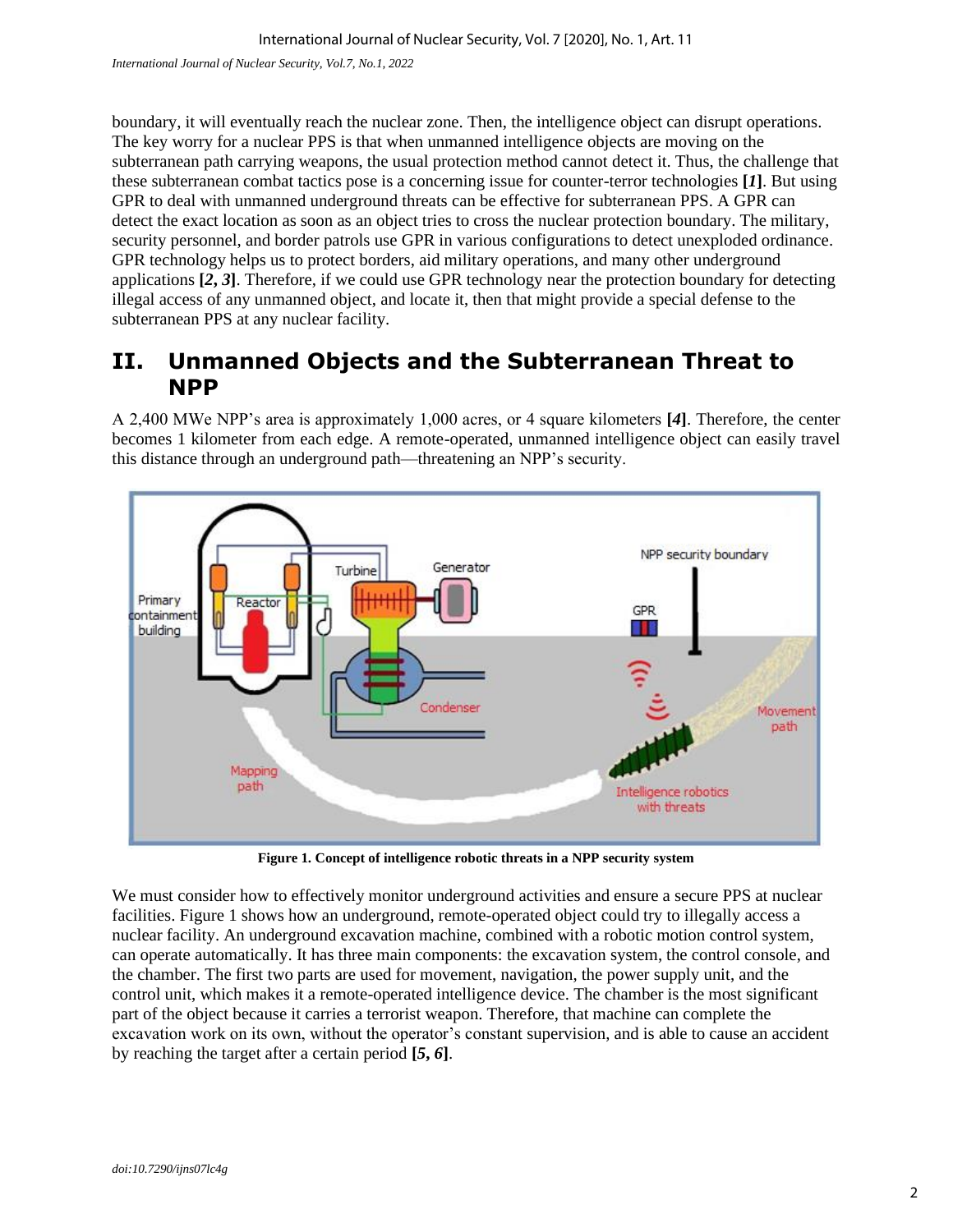derground Unmanned Threats: A Case Study about GPR System that Detect Access of Illegal Objects at Nuclear Facilities and Enhance Subterranean

*International Journal of Nuclear Security, Vol.7, No.1, 2022*



**Figure 2. Automated subterranean moving machine [***7***]**

Figure 2 **[***7***]** illustrates an experimental robot developed by students at the Tel Aviv Afeka college. This robot can move underground, in both sand and soft soil, to carry out various missions. China, Canada, Australia, and many other countries have developed unmanned vehicles such as rock drilling jumbos, down-to-hole (DTH), underground mining trucks. These technologies use artificial intelligence, sensors, suitable information techniques, and computers to achieve unmanned mining. These are also operated remotely from the central control room. If terrorists make a long-term plan to attack a nuclear facility, they can find the target by using this kind of unmanned threat. If external power sources are connected by wires, it is easier to reach the nuclear zone by digging a little bit every day as part of a long-term plan. Considering soil quality and power supply availability, one may conclude 50 days is enough time to pass 1 km **[***8***]**.



## **III. Basic Principles of a GPR System** [*9*, *10*]

**Figure 3. GPR system components and GPR work process [***11***,** *12***]**

GPR is a nondestructive geophysical method that produces a continuous cross-sectional profile and analyzes stratigraphic sequences of subsurface features without drilling, probing, or digging. GPR's foundation lies in electromagnetic (EM) theory. The GPR system transmits a series of short pulses over a single area, scanning with high frequency (10-1000 MHz) EM energy from an antenna into the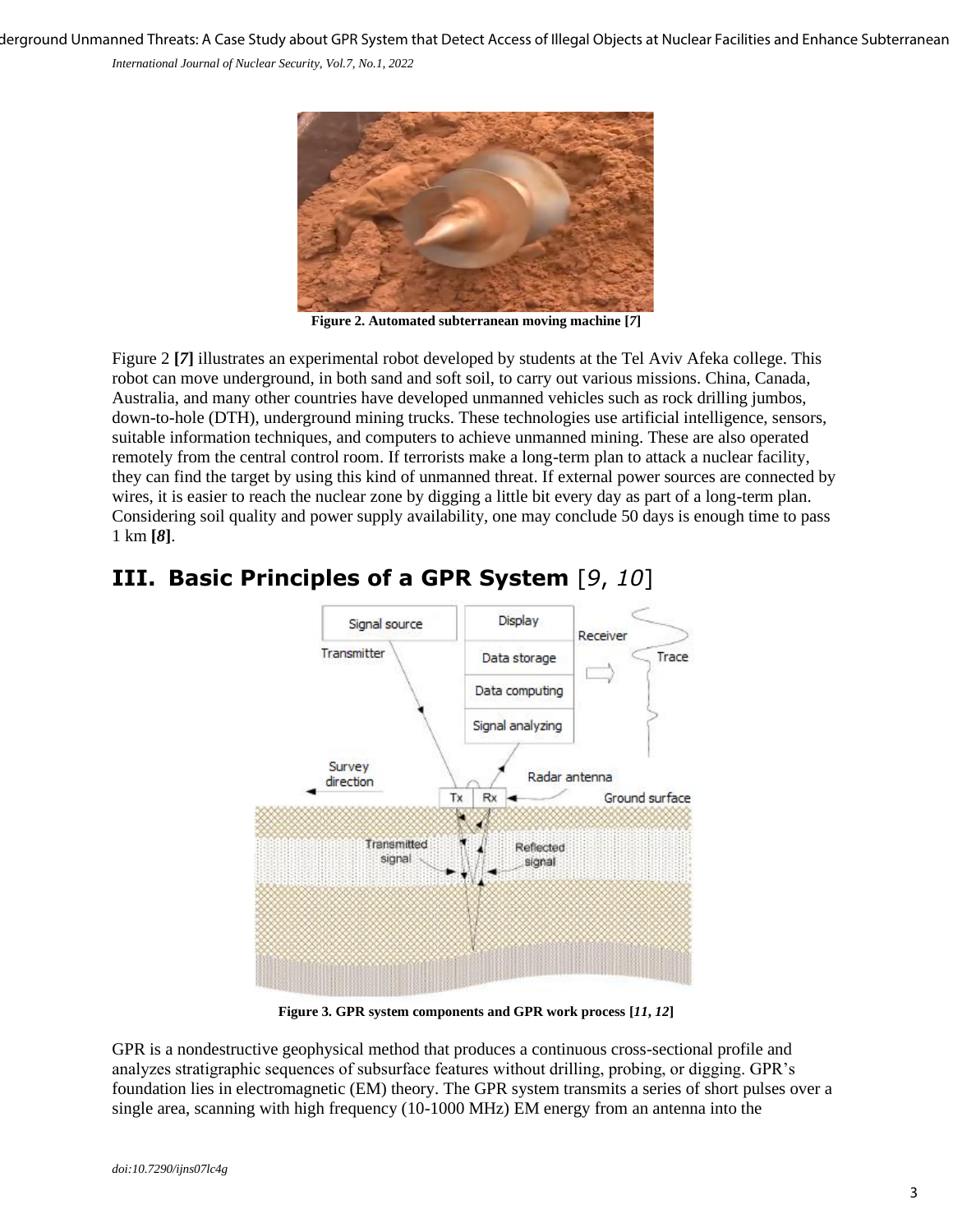subsurface. Its velocity is altered due to several properties of the materials. Whenever the energy encounters a buried object with different permittivity, then the abrupt changes in dielectric constant results in some of the energy being reflected. A receiving antenna then detects the reflected EM energy and records the variations of return signals on digital media. The computer measures the two-way time (TWT), which indicates its depth and location for estimating a two or three-dimensional subsurface profile, which provides horizontal survey distance against depth. Metals are considered a complete reflector and do not allow any signal to pass through it. The propagation of EM energy is controlled by several material properties, like conductivity  $(\sigma)$ , permeability  $(\mu)$ , and dielectric permittivity  $(\varepsilon)$ .



**Figure 4. GPR image from subsurface layer [***5***]**

| <b>Appropriate application</b>          | Antenna choice     | Depth range |
|-----------------------------------------|--------------------|-------------|
| Concrete, Shallow soils, Archaeology    | 900 MHz            | $0-1.0$ m   |
| Shallow Geology, Utilities, Archaeology | <b>400 MHz</b>     | $0-3.0$ m   |
| Geology, Environmental, Utility         | <b>200 MHz</b>     | $0-9.0$ m   |
| Geologic Profiling                      | 100 MHz            | $0-30$ m    |
| Geologic Profiling                      | MLF (80,40 32, 20) | $0-50$ m    |

*Table 1. Variation of GPR Frequency with Depth Ranges*

Dielectric permittivity strongly depends on a material's water content, which is the primary factor controlling the signal velocity. An increase in either subsurface conductivity or radar frequency will further reduce the radar signal **[***8***–***10***]**. Therefore, antenna frequency and soil conductivity affect the object's measurement depth.

### **IV. Underground Threat Detection Process by a GPR System**



**Figure 5. Automated GPR data process and detection system [***13***]**

The system is divided into four areas: GPR data acquisition hardware, communication, auto analyzer, and computing. The collection of GPR data is based on high-level commands sent from the work station to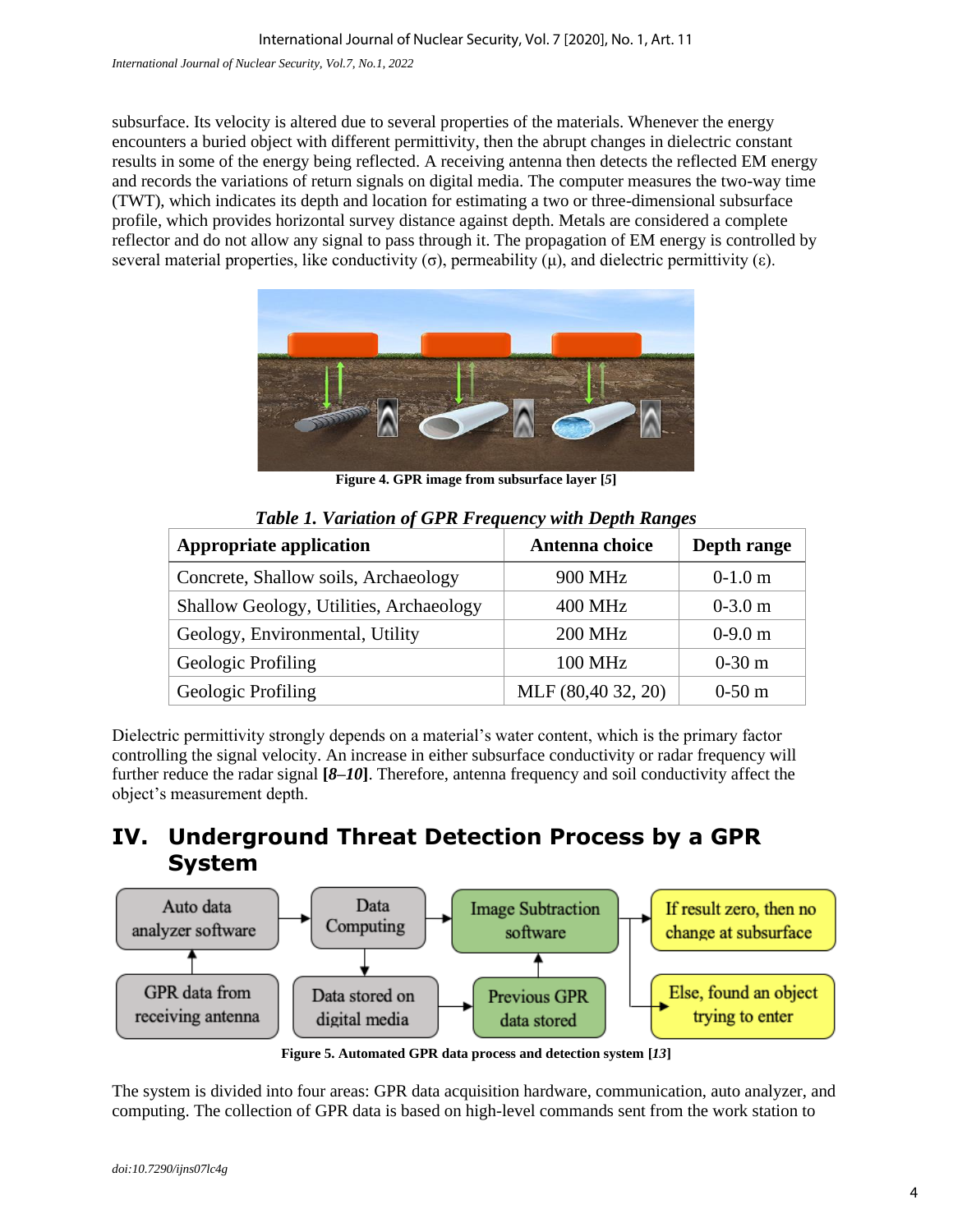derground Unmanned Threats: A Case Study about GPR System that Detect Access of Illegal Objects at Nuclear Facilities and Enhance Subterranean

*International Journal of Nuclear Security, Vol.7, No.1, 2022*

the auto analyzer. Here, they are translated into low-level commands, digitized by the computing equipment, and stored on a hard disk. An experienced operator then interprets that large amount of acquired data. When an unmanned, underground intelligence object tries to cross the GPR protection line, the GPR signal detects the object within a nanosecond, and signal data is sent to the control room. Then the signal is converted into an image. Image subtraction is a more distinct process to identify an object, as illustrated below:



**Figure 6. Finding dissimilarities with image comparison software for detecting exotic objects**

There are so many ways to compare images programmatically **[***14***]**. Python code for background subtraction using OpenCV is a common and widely used technique for generating a foreground image. It has several uses for object segmentation, security enhancement, and pedestrian tracking. In Figure 6, existent actual data is subtracted from its preceding data saved in the GPR storage system, and then an image subtractor tries to find the dissimilarities between them. That is the main concept for detecting the underground threats by using the GPR system when an unmanned object violates the protection boundary through an underground path.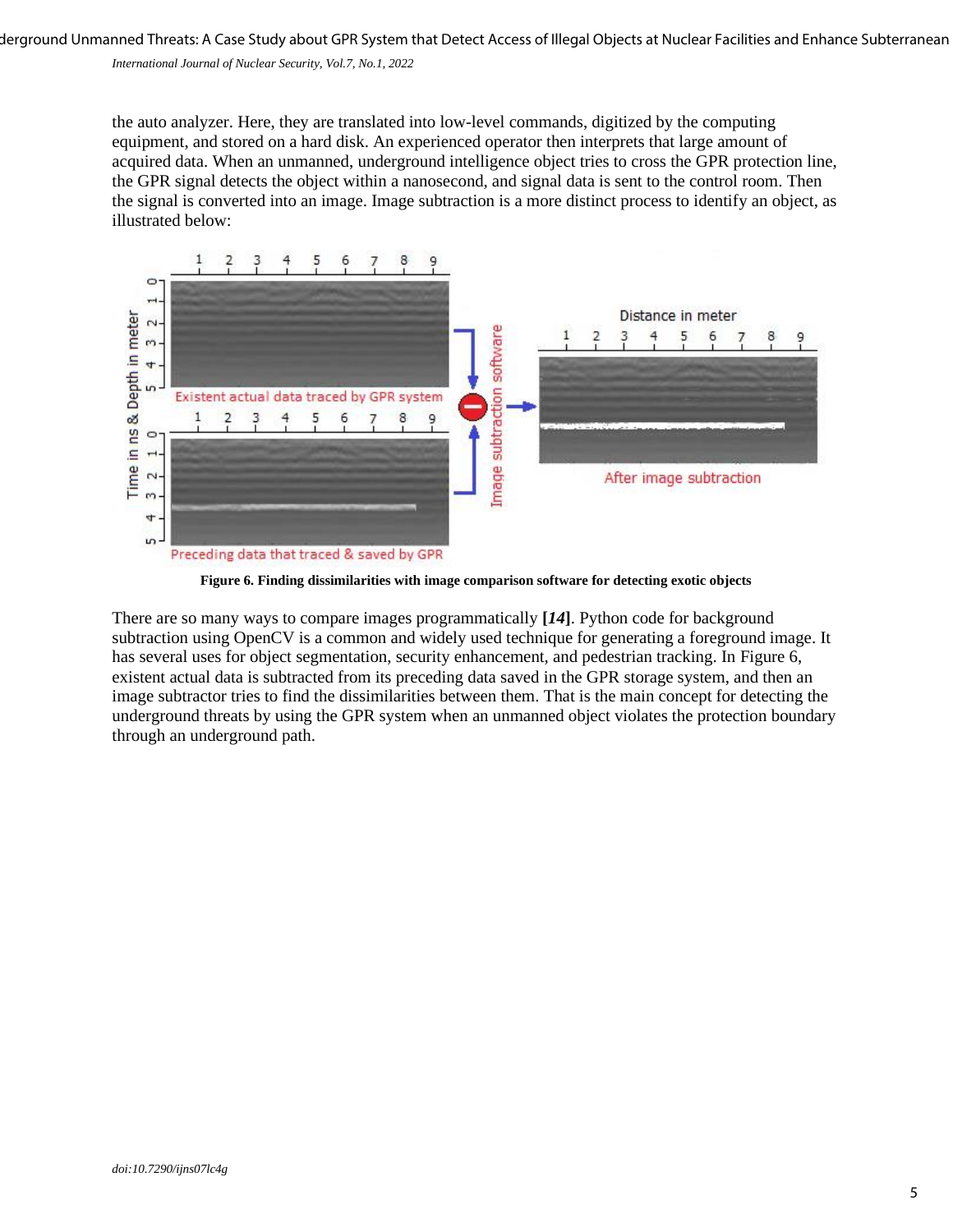*International Journal of Nuclear Security, Vol.7, No.1, 2022*

# **V. NPP's Subsurface Security with a GPR System**



**Figure 7. Top view of a typical NPP with surrounding enclosed by security boundary [***15***]**

As previously mentioned, a 2,400 MWe NPP area averages 4 square kilometers and has an 8,000-meterlong enclosure. Figure 7 shows a top view of a typical NPP, where we draw a GPR scan path adjacent with its physical protection boundary. GPR can scan continuously along this path. To improve the efficacy of subterranean PPS, the long periphery is divided into four sections, each with three subsections. The subsections are approximately 700 meters long, and it is easy to continuously monitor this distance within very short intervals. A GPR can scan up to 30 km per hour **[***3***]**.



**Figure 8. Parallel GPR set on cable car for wide range monitoring in a sub-section**

In Figure 8, a parallelly connected 5-piece GPR, called a GPR set, provides wide range 3-D monitoring and continuous scanning of the underground profile. It could travel on the GPR scanning path with the help of an automatic cable car. After completing one cycle for each sub-section, GPR data is sent to the control room. After that, Radar Data Analyzer software analyzes the GPR data and processes the signal into images. Finally, images are sent to an image subtraction software where they are compared and subtracted. Usually, there is no significantly change at the underground profile and image subtraction software would display a similar result. GPR would continue to capture images as per routine work. In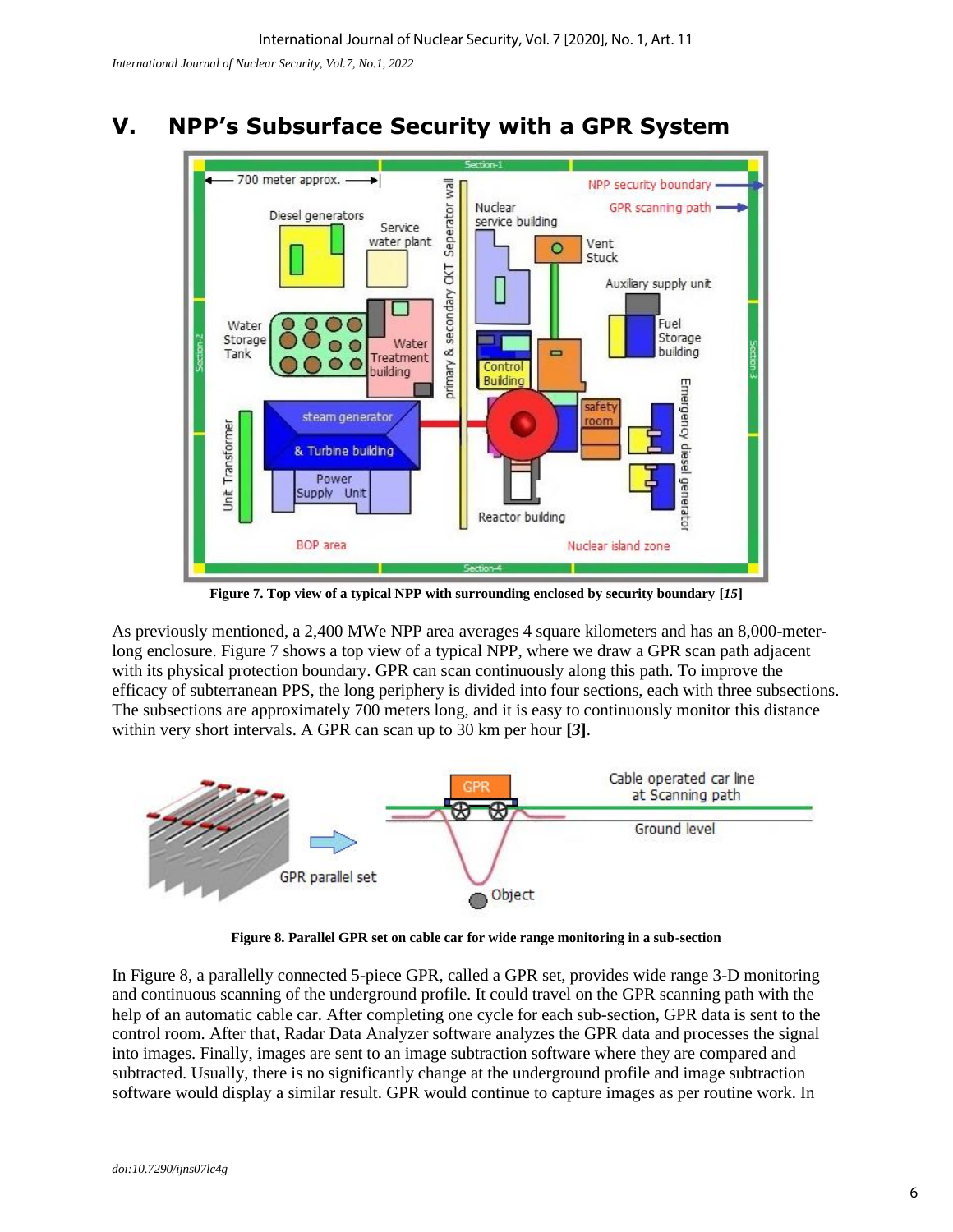derground Unmanned Threats: A Case Study about GPR System that Detect Access of Illegal Objects at Nuclear Facilities and Enhance Subterranean

*International Journal of Nuclear Security, Vol.7, No.1, 2022*

one case, when an external object tries to cross the security boundary, GPR captures it and sends to subtraction software to subtract from preceding images. As a result, the additional object is identified at the display of the subtractor. When the object is identified at the end of the subtraction result, we can detect its exact location, depth, and size from the recent data. That can help us avoid unacceptable situations by taking proper actions at the right time.

## **VI. Cost Effectiveness of a GPR System at an NPP**

The cost of a geological profile analysis by a GPR system depends on how many radars we want to use at the whole fence of the NPP's boundary. Here, we consider 4 sections, each having 3 subsections. So, a total of 12 subsections contains 12 GPR sets, and each set has 5 GPRs. Finally, a total of 60 GPR systems is used at the whole enclosure. According to USRADAR INC. **[***16***]**, each GPR costs approximately \$15,000 USD. The total GPR cost (\$15,000 USD  $\times$  60) is \$0.9 million USD, and after adding some other associate accessories, the entire system requires \$1 million USD. Recently, installing a two-unit (1200 MWe $\times$ 2) VVER generation 3<sup>+</sup> reactor costs \$12.65 billion USD [4], and if we compare the NPP's total installation cost with the cost of GPR technology, which is only 0.008%, the GPR cost is comparatively low—a reasonable cause to consider using it for subterranean PPS.

# **VII. Conclusion**

Due to a fourth industrial revolution, intelligence objects are developing rapidly, leading to a new era of human civilization. Therefore, we may face new tactics of terrorist threats in the near future. Hence, we need a new version of PPS, one that is prepared to identify any unmanned, underground illegal objects. By using GPR technology, we can easily overcome any type of subterranean threat. It is a testing method used for geophysical survey, archaeological investigation, and detection of buried objects that can scan very quickly. In addition, a GPR system is less costly compared to NPP's total budget, flexible in operation, and is both more accurate and more reliable. It is comparatively easier for terrorists to use small, unmanned, underground intelligence objects as opposed to making large tunnels. Additionally, GPR technology is efficient in detecting any kind of unmanned buried objects. Therefore, we defend against any unauthorized unmanned object by using GPR for underground PPS at the NPP site, which also plays a significant role in enhancing its subterranean physical protection.

# **VIII. Recommendations**

- After identifying unauthorized unmanned objects underground by a GPR system, we need to take action to deactivate it as soon as possible. There are different opportunities for future investigation in this regard.
- Geo phone and vibration sensors are also capable of identifying underground objects when a secret object comes to their nearby area. In the future, we can use these two devices for subterranean protection by installing them in an underground bore-hole at the security fencing.

### **IX. Works Cited**

- 1. "Tunnel Detection Market & Technologies (Subterranean Warfare, Underground Structures Detection & Subterranean Robots Markets) - 2016-2020" (Q3 2015, Homeland Security Research Corporation (HSRC), Washington, D.C.), p. 370.
- 2. M. Leonard, The War Underground: An Overview. *World War Centen.*, (available at http://ww1centenary.oucs.ox.ac.uk/space-into-place/the-war-underground-an-overview/).